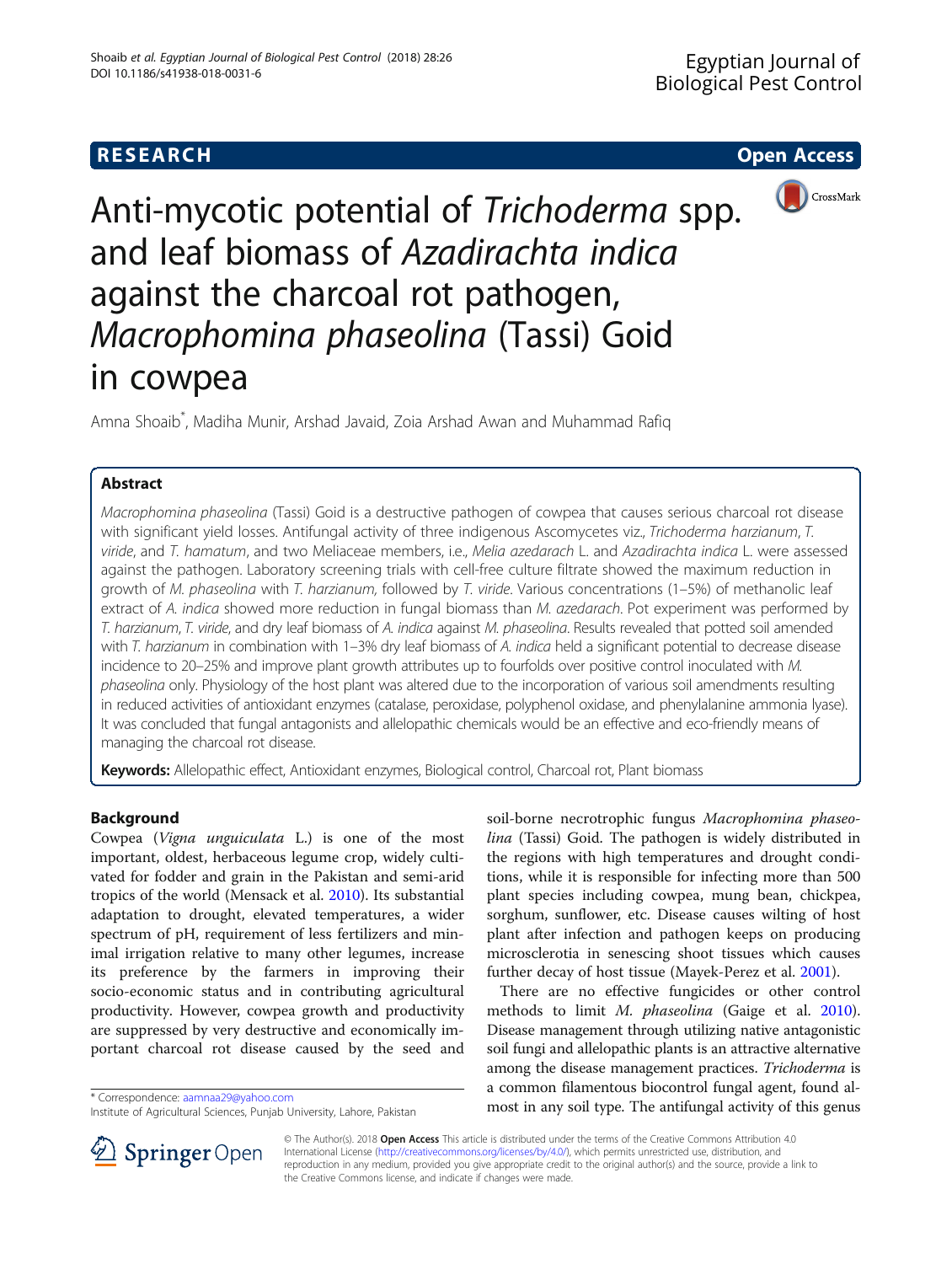is associated with improvement in growth and systemic resistance in plant (Harman et al. [2006\)](#page-5-0). Several antagonistic mechanisms like nutrient competition, antibiotic production, and mycoparasitism generally work in Tricho-derma against the pathogen (Vinale et al. [2008\)](#page-6-0). Many biocontrol mycoparasitic species of Trichoderma have been well studied including T. harzianum, T. viride, T. hamatum, T. koningii, and T. reesei against M. phaseolina (Khalili et al. [2012](#page-6-0)), and many have been developed into a commercial biocontrol product.

Utilization of plant extract and biomass is another environment friendly way of managing the disease as a source of natural pesticides. Plants are store house of biochemicals that contribute in suppressing phytopathogens (Sales et al. [2016](#page-6-0)). These biochemicals (nitrogen-containing compounds and phenolics) function as a defense and chemical signal molecule against pathogens. Previous literature showed that phytochemicals of Melia azedarach and Azadirachta indica, besides holding medicinal values, have shown considerable fungicidal activity against pathogenic fungi including M. phaseolina (Carpinella et al. [2003\)](#page-5-0). The present study was planned to investigate antifungal activity of three indigenous Ascomycetes fungal species viz., T. harzianum, T. viride, and T. hamatum, and two Meliaceae members, i.e., M. azedarach and A. indica against M. phaseolina responsible for charcoal rot disease in cowpea through in vitro trials.

## Materials and methods

# Laboratory bioassays

Three Trichoderma species, i.e., T. viride (FCBP 644), T. harzianum (FCBP 1277), and T. hamatum (FCBP 907), were tested for their antagonism activity against M. phaseolina (FCBP 0751).

# Antifungal activity of Trichoderma spp. by cell-free culture filtrates

Cell-free culture filtrates Trichoderma spp. were prepared in 2% ME (malt extract) broth medium (100 mL). After 20 days of inoculation, cell-free supernatants were collected after aseptic filtration through Whatman filter paper and centrifugation at 4000 rpm for 5 min, followed by re-filtration through Millipore filter paper (pore size 45 μm). Twenty-one different concentrations, ranging from 0, 5, 10, 15, 20, 25, 30, 35, 40, 45, 50, 55, 60, 65, 70,..., 100%  $(v/v)$  of each cell-free culture filtrate, were prepared by addition of 2% of ME. Flasks were inoculated with 5 mm disc of M. phaseolina and incubated at  $28 \pm 2$  °C. After 7 days, mycelial mat was dried in oven at 45 °C for 24 h for measuring dry biomass.

#### Assessment of the antifungal potential of plant extract

Two hundred-gram powdered leaves of A. indica and M. azedarach were soaked in 2 L methanol separately for

12 days. Extracts were obtained from soaking materials by filtering and evaporating and finally drying. Original concentration was made by dissolving 9 g of extracting plant material in 5 ml of dimethyl sulphoxide (DMSO 99.5%) to prepare a final volume of 15 ml. Control solution was made by adding 5 ml of DMSO in 10 ml of sterilized distilled water. Six concentrations, i.e., 0, 1, 2, 3, 4, and 5%, were made by adding 0, 1, 2, 3, 4, and 5 ml of stock solution and 5, 4, 3, 2, 1, and 0 ml of control solution in 55 ml of each flask to make a final volume of medium 60 ml. Then, 60 ml of each treatment was equally divided into four 100-ml flasks to serve as replicates, where 0% was control treatment. Actively growing culture of M. phaseolina (5 mm disc) was inoculated in each flask and incubated at  $28 \pm 2$  °C for 7 days. The fungal biomass was dried and weighed.

#### Pot bioassays

On the basis of the laboratory bioassays, two species of Trichoderma viz. T. harzianum and T. viride, and one member of Meliacaceae family, i.e., A. indica, were selected to conduct trials in pots (6 in. diameter  $\times$  10 in. height). Initially, presterilized potted soil (1 kg pot<sup>-1</sup>) was inoculated with cultural suspension (conidial count  $4 \times$ 10<sup>6</sup>) of each of two Trichoderma spp. and left for 4 days for the establishment of the fungus in soil. Later dry leaves of A. indica were mixed at 1, 2, and 3% in 1 kg of soil and left for 7 days. Soil was inoculated with M. phaseolina (MP) and left for another 4 days for inoculum establishment. Finally, surface sterilized seeds of cowpea with 0.1% sodium hypochlorite solution were sown in each pot. The pots were arranged in a completely randomized design and were kept under natural environmental conditions having three replicates of each treatment. Experiment was comprised of 13 treatments including  $T_i$ : negative control (without any inoculation or amendment);  $T_2$ : positive control (inoculated with MP only);  $T_3 - T_5$ : MP + 1% A. indica,  $MP + 2\%$  A. indica and  $MP + 3\%$  A. indica;  $T_6$ :  $MP + T$ . harzianum;  $T_{\tau}$ T<sub>9</sub>: MP + T. harzianum + 1% A. indica, MP + T. harzianum + 2% A. indica, MP + T. harzianum + 3% A. indica;  $T_{10}$ : MP + T. viride;  $T_{11}-T_{13}$ : MP + T. viride  $+ 1\%$  A. indica; MP + T. viride + 2% A. indica, and MP + T. viride + 3% A. indica.

# Disease assessment

After 40 days of inoculation charcoal rot disease symptoms on cowpea plants, were appeared and were assessed, using disease rating scale, where 1: no symptoms on plants (highly resistant); 3: lesions are limited to cotyledonary tissues (resistant); 5: lesions have progressed from cotyledons to about 2 cm of stem tissues (tolerant); 7: lesions are extensive on stem and branches (susceptible); and 9: most of the stem and growing points are infected. A considerable amount of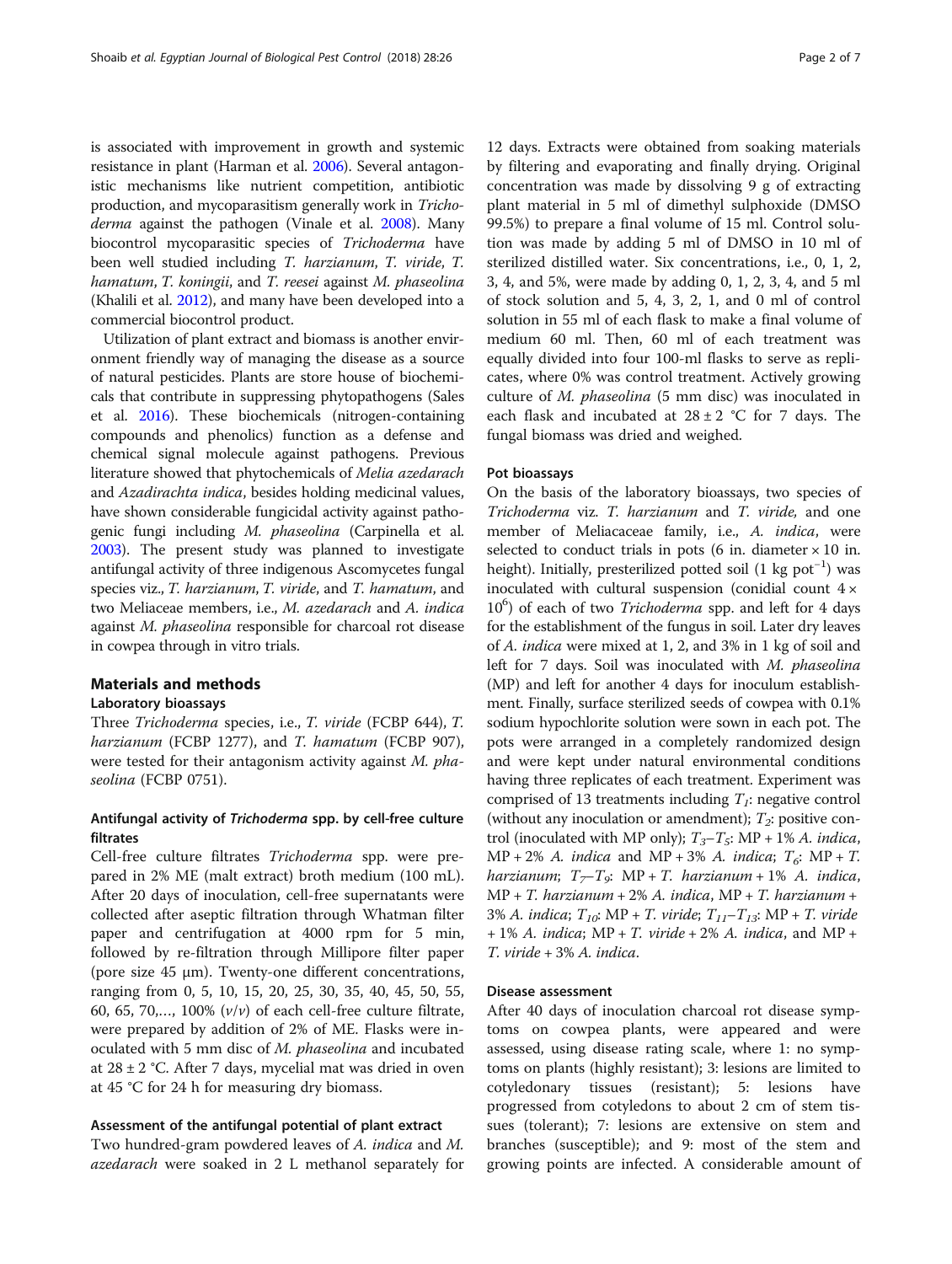pycnidia and seclerotia are produced (highly susceptible). Disease incidence (DI) was determined, using the following formula:

$$
DI\left(\%\right) = \frac{Number of infected plants}{Total number of plants} \times 100
$$

### Analysis of plant physiology

Physiological variations in different treatments were assessed in cowpea leaves after 40 days of seed sowing. Total chlorophyll content was quantitatively analyzed by taking absorbance properties for chlorophyll a (645 nm), chlorophyll b (663 nm), and carotenoid (270 nm), and the amount of pigment was calculated. Activity of catalase (CAT) was determined in the reaction mixture consisted enzyme extract (0.1 ml) that was added to 2.9 ml of  $H_2O_2$  (20 mM) and sodium phosphate buffer (50 mol/L; pH 7.0) by monitoring the reduction in the absorbance at 240 nm (Maehly and Chance [1967](#page-6-0)). Activity of peroxidase (POX) was determined by taking 0.5 ml of enzyme extract in reaction mixture containing 2 ml of 0.1 mol/L phosphate buffer (pH 6.8) and 1 ml of pyrogallol. Solution was filled with 1 ml of 0.05 mol/L  $H_2O_2$  (5:5 in  $H_2O_2$  and distilled water), incubated at 25 °C, and reaction was stopped by adding  $2.5 \text{ mol/L H}_2\text{SO}_4$  $(24.5 \text{ ml of H}_2\text{SO}_4 + 100 \text{ ml of distilled water})$ . The amount of purpurogalline formed was determined by reading the absorbance at 430 nm against a blank prepared by adding the extract after the addition of 2.5 mol/L  $H<sub>2</sub>SO<sub>4</sub>$  (Colville and Smirnoff [2008\)](#page-5-0). Polyphenol oxidase activity (PPO) was assayed in a reaction mixture consisted of 0.1 ml enzyme extract and 1.5 ml of 0.1 mol/L sodium phosphate buffer (pH 7.0), 0.2 ml of 0.01 mol/L catechol. The changes in the absorbance were recorded at 30-s interval for 3 min at 495 nm (Mayer et al. [1965](#page-6-0)). For determination of phenylalanine ammonia-lyase (PAL) activity, reaction mixture  $[(0.4 \text{ ml of enzyme extract} + 0.1 \text{ mol/L sodium borate but}]$ fer (pH  $8.8$ ) + 0.5 ml of 0.012 mol/L L-phenylalanine)] was incubated for 1 h in light at 25 °C and reaction was stopped by incubating at 47 °C for 10 min. The amount of transcinnamic acid formed was calculated after measuring absorbance of samples at 290 nm (Dickerson et al. [1984\)](#page-5-0).

# Harvesting and data collection

Plants were harvested after 65 days of sowing. Data regarding disease incidence, and plant height, shoot, root fresh, and dry weight were measured. Materials were dried at 70 °C, and dry weight was recorded on an electric balance.

#### Statistical analysis

Triplicate values reported are mean of ±SD. Kolmogorov-Smirnov test (normality test) and Levene's test (variance test) were applied before any statistical analysis. When all the assumptions of ANOVA were satisfied, standard errors of all data were analyzed by analysis of variance (ANOVA), followed by LSD test, using computer software Statistix 8.1.

# Results and discussion

# Laboratory trials

Increasing concentrations (5–100%) of cell-free culture filtrate of the three *Trichoderma* spp. were found highly effective in suppressing growth of M. phaseolina. Thus, the highest inhibition of 10–90% in the biomass of M. phaseolina was recorded due to cell-free culture filtrate (CFC) of T. harzianum, followed by 5–70% due to CFC of both T. viride and T. hamatum as compared to control (Table [1](#page-3-0)). Likewise, Naglot et al. ([2015\)](#page-6-0) and Khaledi and Taheri ([2016\)](#page-6-0) reported inhibition in growth of M. phaseolina by different Trichoderma spp, whereas the difference in concentration of volatile substances (acetaldehyde, isocyanide derivatives, terpene, hydrazine, alcohols, lactones, etc.) and cell wall degrading enzymes (chitinase and glucanase) might be ascribed to dissimilar fungicidal activity of three Trichoderma spp. (Woo et al. [2006](#page-6-0)). Considering the significant antifungal activity of T. harzianum and T. viride against M. phaseolina, the two species were later used in the pot study.

In laboratory trials, different concentrations (1–5%) of leaf extract of M. azedarach and A. indica significantly reduced M. phaseolina growth by 19–61 and 25–72%, respectively (Table [2](#page-3-0)). Reduction in fungal biomass to increase in the concentration of plant extract has been reported by several authors (Latha et al. [2009\)](#page-6-0). Many chemicals and biological active compounds have been identified in the leaf extract of A. indica (phytol, octadecatrienoic acid, methyl ester, hexadecanoic acid, methyl ester, etc.) (Hossain et al. [2013\)](#page-5-0) and in M. azedarach (β-sitosterol, β-amyrin, ursolic acid, benzoic acid, and 3-5 dimethoxy benzoic acid) (Jabeen et al. [2011](#page-6-0)). The significant reduction in growth of the fungus treated with two plant species was probably due to a difference in occurrence of inhibitors to the fungitoxic principle (Baka [2010](#page-5-0)).

#### Pot trials

#### Effect on disease and growth

There was no disease in negative control. The highest disease incidence of 75% was recorded in positive control, where only M. phaseolina was inoculated in the soil. Soil amendments with 1–3% dry leaf biomass of A. indica significantly reduced the disease incidence from 50 to 30% over positive control. MP + T. harzianum or  $MP + T$ . *viride* significantly reduced disease incidence to 23 and 39%, respectively. The combined effect of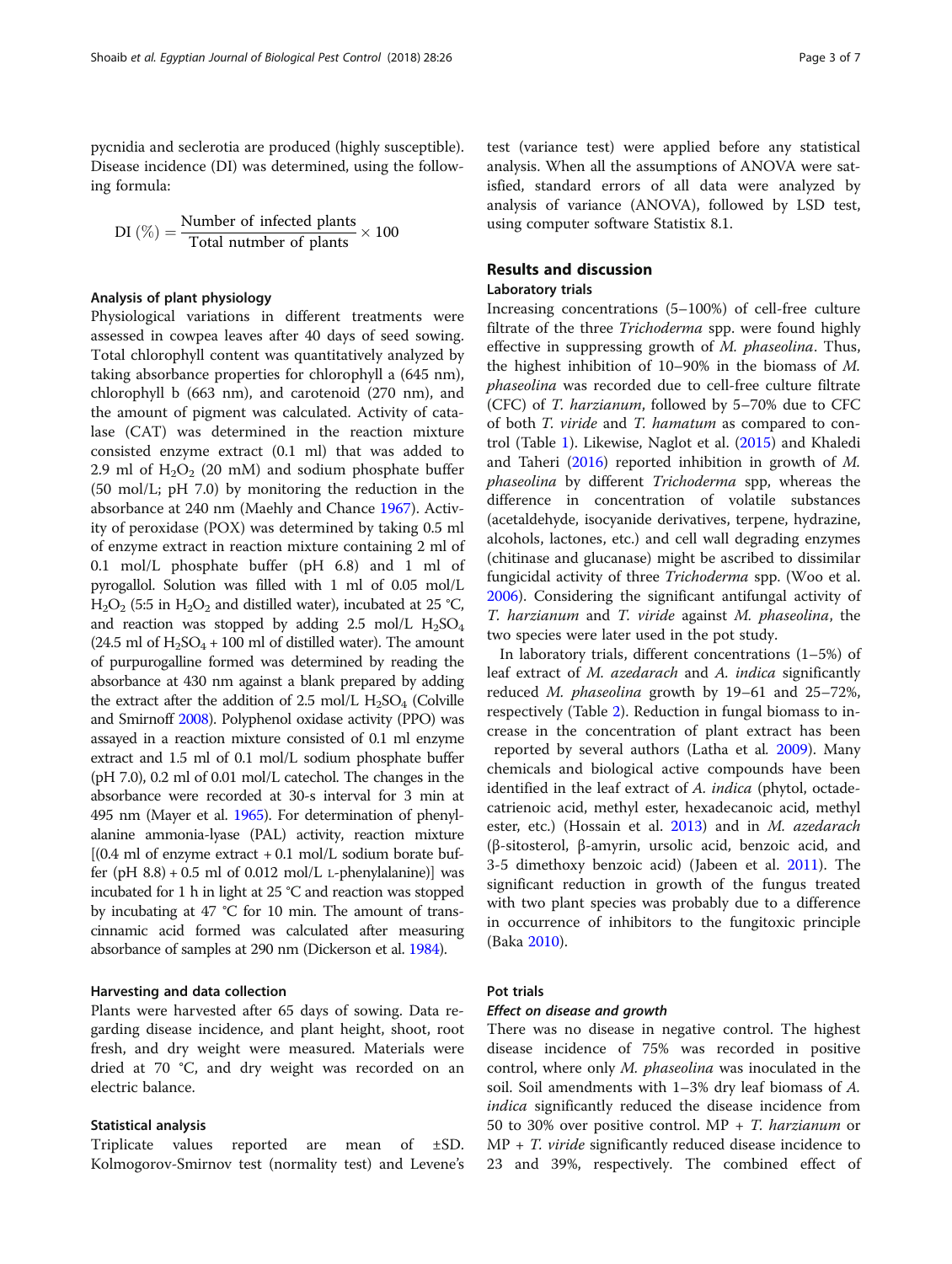| Concentrations (%) | Trichoderma      | Trichoderma | Trichoderma       |
|--------------------|------------------|-------------|-------------------|
|                    | viride           | harzianum   | hamantum          |
| 0                  | 178a             | 177a        | 177a              |
| 5                  | 133 <sub>b</sub> | 154b        | 168ab             |
|                    | (25%)            | (13%)       | (5%)              |
| 10                 | 118c             | 153b        | 160 <sub>bc</sub> |
|                    | (33%)            | (14%)       | (10%)             |
| 15                 | 116с             | 136с        | 148cd             |
|                    | (34%)            | (23%)       | (16%)             |
| 20                 | 113cd            | 125c        | 143de             |
|                    | (43%)            | (29%)       | (18%)             |
| 25                 | 100de            | 124c        | 132ef             |
|                    | (44%)            | (30%)       | (25%)             |
| 30                 | 95bef            | 105d        | 128f              |
|                    | (46%)            | (40%)       | (27%)             |
| 35                 | 94ef             | 102d        | 126f              |
|                    | (47%)            | (42%)       | (28%)             |
| 40                 | 89ef             | 88e         | 120 fg            |
|                    | (49%)            | (50%)       | (32%)             |
| 45                 | 88ef             | 83ef        | 110q              |
|                    | (50%)            | (53%)       | (37%)             |
| 50                 | 81fg             | 74fg        | 92h               |
|                    | (60%)            | (58%)       | (47%)             |
| 55                 | 70gh             | 72fg        | 90h               |
|                    | (61%)            | (59%)       | (49%)             |
| 60                 | 69gi             | 66 g        | 83hi              |
|                    | (63%)            | (62%)       | (52%)             |
| 65                 | 62hi             | 60 g        | 73ij              |
|                    | (65%)            | (65%)       | (58%)             |
| 70                 | 59hi             | 38h         | 67jk              |
|                    | (66%)            | (78%)       | (61%)             |
| 75                 | 45hk             | 34hi        | 64jl              |
|                    | (69%)            | (80%)       | (63%)             |
| 80                 | 40il             | 25hj        | $62$ jl           |
|                    | (71%)            | (85%)       | (64%)             |
| 85                 | $34$ jl          | 22ik        | 61 jl             |
|                    | (71%)            | (87%)       | (65%)             |
| 90                 | 30jl             | 20jk        | 57kl              |
|                    | (71%)            | (89%)       | (67%)             |
| 95                 | 26kl             | 17ik        | 56kl              |
|                    | (73%)            | (91%)       | (67%)             |
| 100                | 19 <sup>l</sup>  | 11k         | 521               |
|                    | (74%)            | (93%)       | (70%)             |

<span id="page-3-0"></span>Table 1 Effect of different concentrations of Trichoderma species filtrate on biomass (g) of Macrophomina phaseolina

Values with different letters in column show significant difference ( $P < 0.05$ ) as determined by LSD test. Values represent mean of four replicates and percentage decrease in fungal biomass in parentheses

antagonistic fungi with soil amendment was more pronounced. Therefore, T. harzianum with 1–3% dry biomass of leaf showed the highest reduction in disease incidence from 20 to 8% (Table [3](#page-4-0)).

Soil inoculation with M. phaseolina significantly decreased length and biomass by 48 and 63%, respectively, with respect to the negative control. There was  $\sim$ 

| Concentration (%) | Melia azadarch | Azadirachta indica |
|-------------------|----------------|--------------------|
| $\Omega$          | 166a           | 355a               |
|                   | 137b<br>(19%)  | 264b<br>(25%)      |
| $\mathcal{P}$     | 128b<br>(24%)  | 218c<br>(38%)      |
| 3                 | 101c<br>(36%)  | 181d<br>(49%)      |
| 4                 | 95d<br>(42%)   | 120e<br>(66%)      |
| 5                 | 64e<br>(61%)   | 97f<br>(72%)       |

Table 2 Effect of methanolic extract of Melia azadarch and Azadirachta indica concentrations on biomass (g) of

Macrophomina phaseolina

Values with different letters in column show significant difference ( $P \le 0.05$ ) as determined by LSD test. Values represent mean of four replicates and percentage decrease in fungal biomass in parentheses

55, 100, and 150% increase in said growth attributes of cowpea due to soil amendment with leaf biomass  $(1-3\%)$ . In MP + T. *harzianum*, length and dry biomass were significantly improved by 159 and 227%, respectively, in combination with leaf biomass of A. indica (1–3%) by 200 and 450% over positive control. When T. viride was provided alone or combined with 1–3% leaf biomass of A. indica, the studied parameter was considerably enhanced by 117–255% over positive control (Table [3](#page-4-0)).

Highest disease incidence and the maximum reduction in cowpea plant growth attributes due to M. phaseolina inoculation might be ascribed to effect of fungal toxins that could hinder uptake of important minerals in plants, thus disturb the normal functioning of plant possibly by increasing respiration rate, membrane degradation, abnormal stomatal behavior, and abrupt transpiration with excessive loss of water (Heiser et al. [1998\)](#page-5-0).

All biofungicides effectively managed disease by improving growth and physiological attributes in cowpea plants. Soil incorporation with T. harzianum proved more effective as compared to T. viride and dry leaf biomass of A. indica. In either case, combined application of Trichoderma spp. with leaf biomass showed a better effect on cowpea as compared to either biofungicides given alone. However, T. harzianum in combination with dry leaf biomass of A. indica showed the maximum disease management and improvement in plant growth. Lower level of disease incidence and improvement in plant growth attributes after incorporation of soil amendments could be due to their antifungal action that could be further ascribed to enhancement in host resistance, induction of a hypersensitive response through inhibiting growth of M. phaseolina, and conservation of root system function (Vinale et al. [2008\)](#page-6-0). As the Trichoderma species exhibit the ability to grow fast and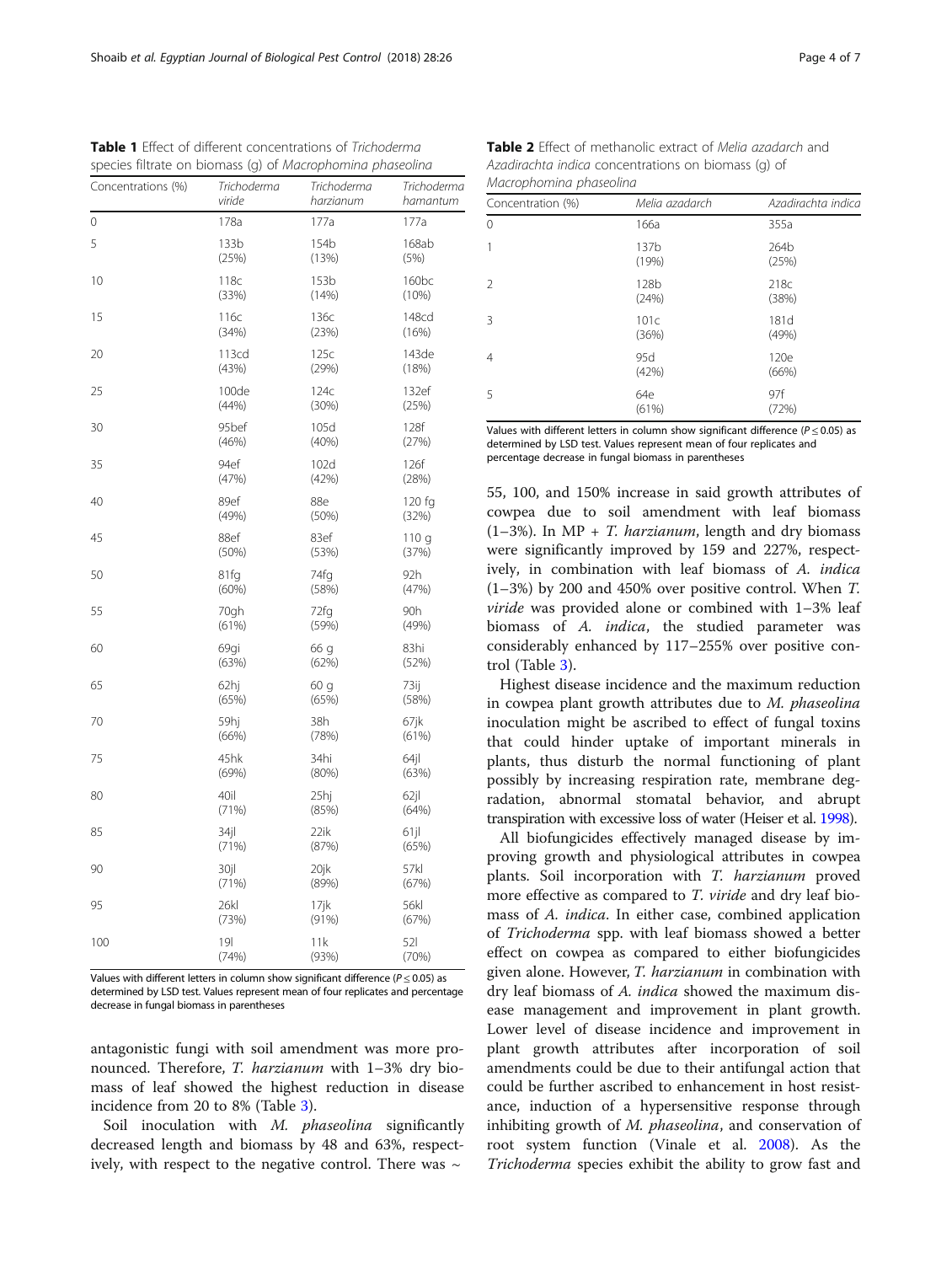| ------------                                                                          |                       |                  |                   |                 |  |  |
|---------------------------------------------------------------------------------------|-----------------------|------------------|-------------------|-----------------|--|--|
| Treatments                                                                            | Disease incidence (%) | Disease severity | Height (cm)       | Biomass (q)     |  |  |
| $T_1$ : negative control (without any inoculation or amendment)                       |                       |                  | 131ef             | $24d - f$       |  |  |
| $T_2$ : positive control [(inoculated with <i>Macrophomina phaseolina</i> (MP) only)] | 75.3a                 | 11a              | 68g               | 9h              |  |  |
| $T_3$ : MP + 1% A. indica                                                             | 52.5b                 | 7b               | 125f              | 16q             |  |  |
| $TA$ : MP + 2% A. indica                                                              | 43c                   | 6b               | 148de             | 17fq            |  |  |
| $T_5$ : MP + 3% A. indica                                                             | 30.3ef                | 3c               | 166cd             | 23ef            |  |  |
| $T_6$ : MP + T. harzianum                                                             | 22gh                  | 2d               | 174bc             | 29cd            |  |  |
| $T_7$ : MP + T. harzianum + 1% A. indica                                              | 18h                   | 2d               | 191 <sub>b</sub>  | 41 <sub>b</sub> |  |  |
| $T_{\rm B}$ : MP + T. harzianum + 2% A. indica                                        | 11i                   | 1e               | 213a              | 45 <sub>b</sub> |  |  |
| $T_9$ : MP + T. harzianum + 3% A. indica                                              | 6i                    | 1e               | 223a              | 52a             |  |  |
| $T_{10}$ : MP + T. viride                                                             | 38cd                  | 3.5c             | 147de             | 23ef            |  |  |
| $T_{11}$ : MP + T. viride + 1% A. indica                                              | 35de                  | 3.5c             | 164cd             | $27c-e$         |  |  |
| $T_{12}$ : MP + T. viride + 2% A. indica                                              | 27fq                  | 2.5d             | 172bc             | $28c - e$       |  |  |
| $T_{13}$ : MP + T. viride + 2% A. indica                                              | 21gh                  | 2d               | 178 <sub>bc</sub> | 32c             |  |  |

<span id="page-4-0"></span>Table 3 Effect of Macrophomina phaseolina, soil amendment, and Trichoderma spp. on disease and growth and dry weight of Vigna unguiculata

Values with different letters in column show significant difference (P ≤ 0.05) as determined by LSD test. Values represent mean of four replicates

produce large spore that would be another factor behind the disease suppression as Trichoderma can uptake nutrients more efficiently as compared to a pathogen (Vinale et al. [2008\)](#page-6-0). Besides improvement in soil texture, soil physicochemical properties with better aeration may provide a more suitable environment for the beneficial microbes as compared to the pathogen. The net results of soil amendments seemed to improve plant physiology ultimately resulting in better plant health. Likewise, allelochemicals effect induced by leaves biomass of A. indica might have antagonist effect on the pathogen. Under combined effect of T. harzianum and leaves biomass of A. indica, it appears that disease causing ability of the pathogen have been shifted towards its survival under stress conditions imposed by fungicidal action of allelochemicals and competition for resources between the pathogen and antagonistic fungi.

# Effect on plant physiology Effect on total chlorophyll content

Total chlorophyll content was significantly declined by 60% over negative control due effect of pathogen. Application of different doses of dry leaf manure (1–3%) significantly increased the said attribute up to 165–195% over positive control. In MP + T. harzianum, this parameter was improved by 230% and more profoundly by 265–320% in MP + *T. harzianum* + *A. indica*  $(1-3\%)$ . Effect of  $MP + T$ . viride and  $MP + T$ . viride + A. indica (1–3%) was also significant in improving total chlorophyll content by 200 and 220–255%, respectively, over positive control (Table [4](#page-5-0)). Damage to thylakoid membrane, reduction of the ribulose 1-5 biphosphate regeneration and overall disturbance in plant

photosynthesis network (Petit et al. [2006](#page-6-0)) could be a cause of decline in total chlorophyll content of cowpea leaves after pathogen infection. Fungicidal action of leaf biomass of plant and Trichoderma spp. enhanced plant physiology that may direct synthesis of chloroplast enzymes due to which rubisco activity was enhanced (Khodary [2004\)](#page-6-0) resulted in an increase of the total chlorophyll content.

#### Effect on enzyme activities

CAT, POX, PPO, and PAL activities were significantly enhanced  $\sim$  two-folds due to effect of M. phaseolina over negative control and incorporation of various biofungicides significantly reduced it over positive control. The highest reduction of 30–50% in enzymes activities were recorded in  $MP + T$ . *harzianum* and in combination with leaves dry biomass over positive control. Likewise,  $MP + A$ . *indica* (1–3%) and  $MP + T$ . *viride* or  $MP + T$ . *viride* + A. *indica*  $(1-3\%)$  showed significant reductions of 20–30% in enzymes activities over positive control (Table [4](#page-5-0)). Generation of reactive oxygen species (ROS), such as superoxide anion and hydrogen peroxide during so-called "oxidative burst," are the earliest responses, following successful pathogen recognition. ROS may be directly involved in pathogen killing, strengthening of plant cell walls, triggering hypersensitive cell death and systemic resistance signaling (Shetty et al, [2007\)](#page-6-0). An increase in the investigated physiological traits revealed that biochemical defense responses shown by cowpea were a reaction of damage caused by M. phaseolina, but not as an efficient defense mechanism resulting compatible hostpathogen interaction in positive control. Soil amendments markedly decreased levels of antioxidant enzymes that could be related to the fact that when antagonistic fungi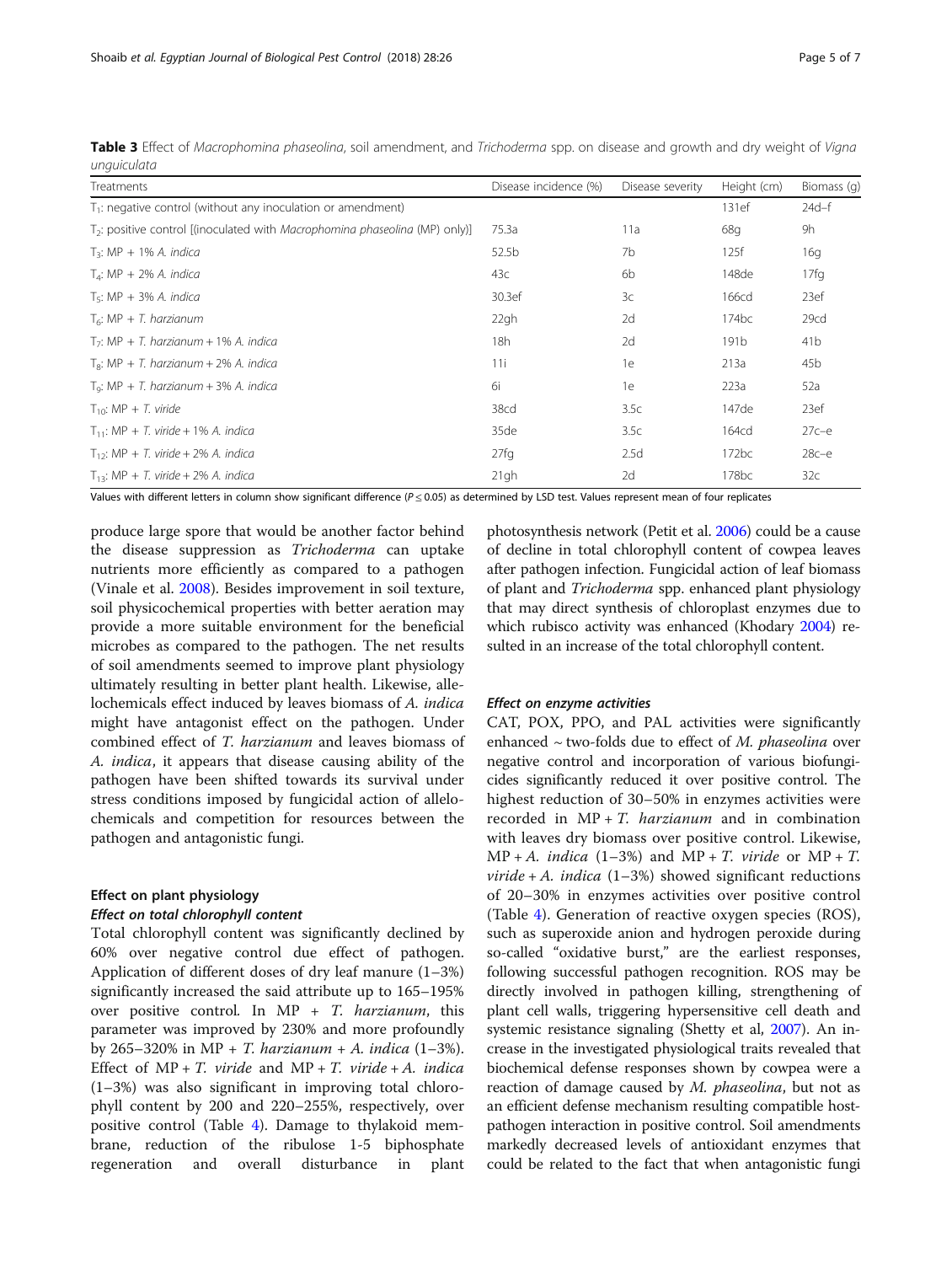| Treatments                                                                       | Total chlorophyll | CAT U/min per     | POX U/min per | PPO U/min per      | PAL U/min per     |
|----------------------------------------------------------------------------------|-------------------|-------------------|---------------|--------------------|-------------------|
|                                                                                  | content (mg/g)    | mg of protein     | mg of protein | mg of protein      | mg of protein     |
| $T_1$ : negative control<br>(without any inoculation or amendment)               | 0.52e             | 3.54e             | 1.43f         | 0.017cd            | 0.11c             |
| $T2$ : positive control<br>[(inoculated with Macrophomina phaseolina (MP) only)] | 0.19f             | 5.50a             | 3.05a         | 0.04a              | 0.18a             |
| $T_3$ : MP + 1% A. indica                                                        | 0.53e             | 4.51 <sub>b</sub> | 2.41c         | 0.032 <sub>b</sub> | 0.17a             |
|                                                                                  | $(-165%)$         | (18%)             | (21%)         | (20%)              | (29%)             |
| $T_4$ : MP + 2% A. indica                                                        | 0.56d             | 4.12c             | 2.44c         | 0.031 <sub>b</sub> | 0.15d             |
|                                                                                  | $(-180%)$         | (25%)             | (21%)         | (23%)              | (29%)             |
| $T_5$ : MP + 3% A. indica                                                        | 0.59d             | 4.12c             | 2.18d         | 0.031 <sub>b</sub> | 0.14 <sub>b</sub> |
|                                                                                  | $(-195%)$         | (25%)             | (29%)         | (23%)              | (24%)             |
| $T_6$ : MP + T. harzianum                                                        | 0.66cd            | 3.78d             | 1.80e         | 0.022c             | 0.11c             |
|                                                                                  | $(-225%)$         | (31%)             | (41%)         | (45%)              | (39%)             |
| $T_7$ : MP + T. harzianum + 1% A. indica                                         | 0.73 <sub>b</sub> | 3.73d             | 1.57f         | 0.025bc            | 0.11c             |
|                                                                                  | $(-265%)$         | (33%)             | (49%)         | (38%)              | (45%)             |
| $T_{\rm B}$ : MP + T. harzianum + 2% A. indica                                   | 0.79ab            | 3.62e             | 1.44f         | 0.023c             | 0.11c             |
|                                                                                  | $(-295%)$         | (35%)             | (53%)         | (43%)              | (45%)             |
| $Tq: MP + T. harzianum + 3% A. indica$                                           | 0.84a             | 3.61e             | 1.41f         | 0.022c             | 0.09c             |
|                                                                                  | $(-320)$          | (35%)             | (54%)         | (45%)              | (45%)             |
| $T_{10}$ : MP + T. viride                                                        | 0.59d             | 3.98c             | 2.58b         | 0.028bc            | 0.14 <sub>b</sub> |
|                                                                                  | $(-193%)$         | (28%)             | (15%)         | (30%)              | (32%)             |
| $T_{11}$ : MP + T. viride + 1% A. indica                                         | 0.64c             | 3.81d             | 2.41c         | $0.029$ bc         | $0.16$ ab         |
|                                                                                  | $(-220%)$         | (31%)             | (21%)         | (28%)              | (29%)             |
| $T_{12}$ : MP + T. viride + 2% A. indica                                         | 0.67bc            | 3.71d             | 2.25d         | 0.029b             | 0.15ab            |
|                                                                                  | $(-235%)$         | (33%)             | (26%)         | (28%)              | (26%)             |
| $T_{13}$ : MP + T. viride + 3% A. indica                                         | 0.71 <sub>b</sub> | 3.67de            | 2.16d         | 0.029 <sub>b</sub> | 0.14 <sub>b</sub> |
|                                                                                  | $(-255%)$         | (33%)             | (29%)         | (27%)              | (26%)             |

<span id="page-5-0"></span>Table 4 Effect of Macrophomina phaseolina, soil amendment, and Trichoderma spp. on physiological attributes in Vigna unquiculata

Values with different letters in column show significant difference ( $P \le 0.05$ ) as determined by LSD test. Values in parenthesis show increase/decrease in treatment with respect to positive control

and allelopathic plant leaf biomass were applied, these agents normalized the effects so cowpea plant would have to face in case of pathogen attack.

It was concluded that application of T. harzianum in combination with leaf biomass of A. indica was effective and environmentally friendly method of managing charcoal rot of cowpea. Thus, reduction in disease incidence and improvement in plant growth through altering host plant physiology resulted in increasing resistance in the cowpea plant through suppression of ROS scavenging enzymes against charcoal rot disease.

#### Acknowledgements

Conclusions

Authors highly acknowledge the services of the Institute of Agricultural Sciences, University of the Punjab, Pakistan, for the present research work.

#### Authors' contributions

AS and AJ: Participated in deigning experiment, statistically analyzing data and writing manuscript. MM and ZAA: Conducted experiment and compiled data. MR: Helped in conducing physiological assays. All authors read and approved the final manuscript.

## Competing interests

The authors declare that they have no competing interests.

# Publisher's Note

Springer Nature remains neutral with regard to jurisdictional claims in published maps and institutional affiliations.

## Received: 9 November 2017 Accepted: 23 January 2018 Published online: 15 March 2018

#### References

- Baka ZA (2010) Antifungal activity of six Saudi medicinal plant extracts against five phyopathogenic fungi. Arch Phytopathol Plant Prot 43:736–743
- Carpinella MC, Giorda LM, Ferrayoli CG, Palacios SM (2003) Antifungal effects of different organic extracts from Melia azedarach L. on phytopathogenic fungi and their isolated active components. J Agric Food Chem 1:2506–2511
- Colville L, Smirnoff N (2008) Antioxidant status, peroxidase activity, and PR protein transcript levels in ascorbate-deficient Arabidopsis thaliana vtc mutants. J Exp Bot 59:3857–3868
- Dickerson DP, Pascholati SF, Hagerman AE, Butler LG, Nicholson RL (1984) Phenylalanine ammonia lyase and hydroxycinnamate: CoA ligase in maize mesocotyls inoculated with Helminthosporium maydis or Helminthosporium carbonum. Physiol Plant Pathol 25:111–123
- Gaige AR, Ayella A, Shuai B (2010) Methyl jasmonate and ethylene induce partial resistance in Medicago truncatula against the charcoal rot pathogen Macrophomina phaseolina. Physiol Mol Plant Pathol 74:412–418
- Harman GE, Howell CR, Viterbo A, Chet I (2006) Overview of mechanisms and uses of Trichoderma spp. Phytopathology 96:190–194
- Heiser I, Oßwald W, Elstner EF (1998) The formation of reactive oxygen species by fungal and bacterial phytotoxins. Plant Physiol Biochem 36:703–713
- Hossain MA, Al-Toubi WA, Weli AM, Al-Riyami QA, Al-Sabahi JN (2013) Identification and characterization of chemical compounds in different crude extracts from leaves of Omani neem. J Taibah Univ Sci 7:181–188